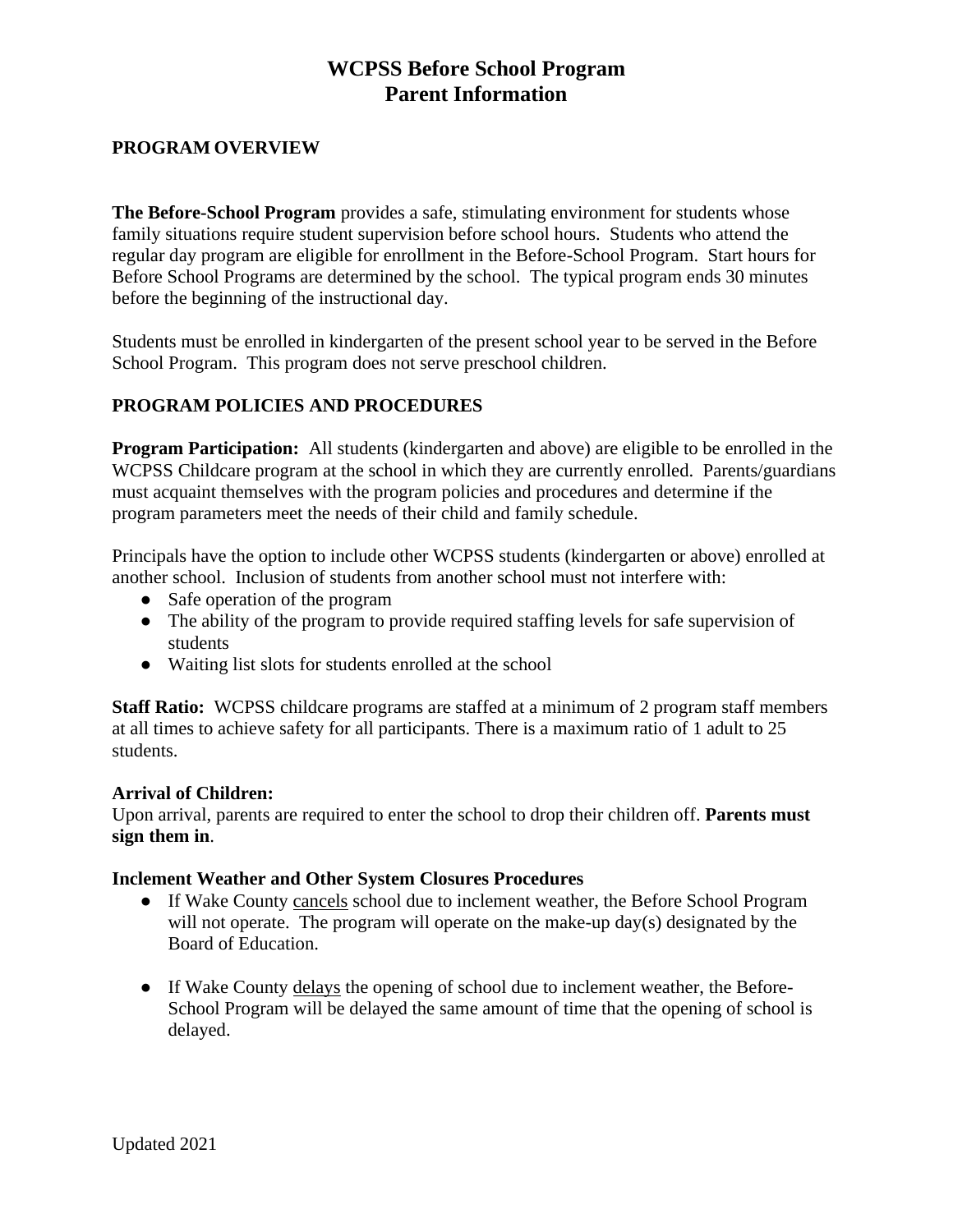### **Inclement Weather and Other System Closures Credits/Refunds**

- When an entire school day is cancelled due to inclement weather, the Before-School Program will operate on the school make-up day. No credit or refund will be made for those days. If the principal makes a decision to not offer the childcare program on the make-up day, a credit is due. The principal is responsible for notifying parents about the decision to not offer the program.
- When the Board of Education decides to make up inclement weather days outside of the predetermined make-up days, refunds/credits will be determined by the WCPSS leadership team.
- For other system closures, action regarding credits/refunds will be determined by the WCPSS leadership team.

#### **In Case of Illness:**

If a child becomes ill, the parent, or designated adult, will be called to pick up the child as soon as possible. All parents must provide an emergency number, which can be called, if the parent cannot be reached. In addition, the name of the child's family physician is kept on file at the program site. The child will be kept comfortable and watched until someone arrives. Slight injuries that occur will receive first aid. If a child contracts a communicable disease other than a cold, parents should notify the school.

### **Behavior Management Procedures:**

It is important that children respect themselves, other people, and property. Redirections should be viewed in a very positive manner with appropriate activities, mutual respect, adequate planning, and consistent supervision contributing to a climate in which self-discipline can flourish.

The teacher will set aside time during the first week of school to develop and discuss guidelines, procedures and rules with the children. These will be reviewed as necessary throughout the school year.

Occasionally, children will need to be removed from a situation when they cannot act appropriately. The student may be taken to the office or another place to regain his/her composure.

If problems with a child seem to arise frequently, the parent will be notified and a conference scheduled to discuss these concerns. Persistent and/or severe misbehavior may result in the child being withdrawn from the program. **Please see the** *Behavior Management Procedures***.**